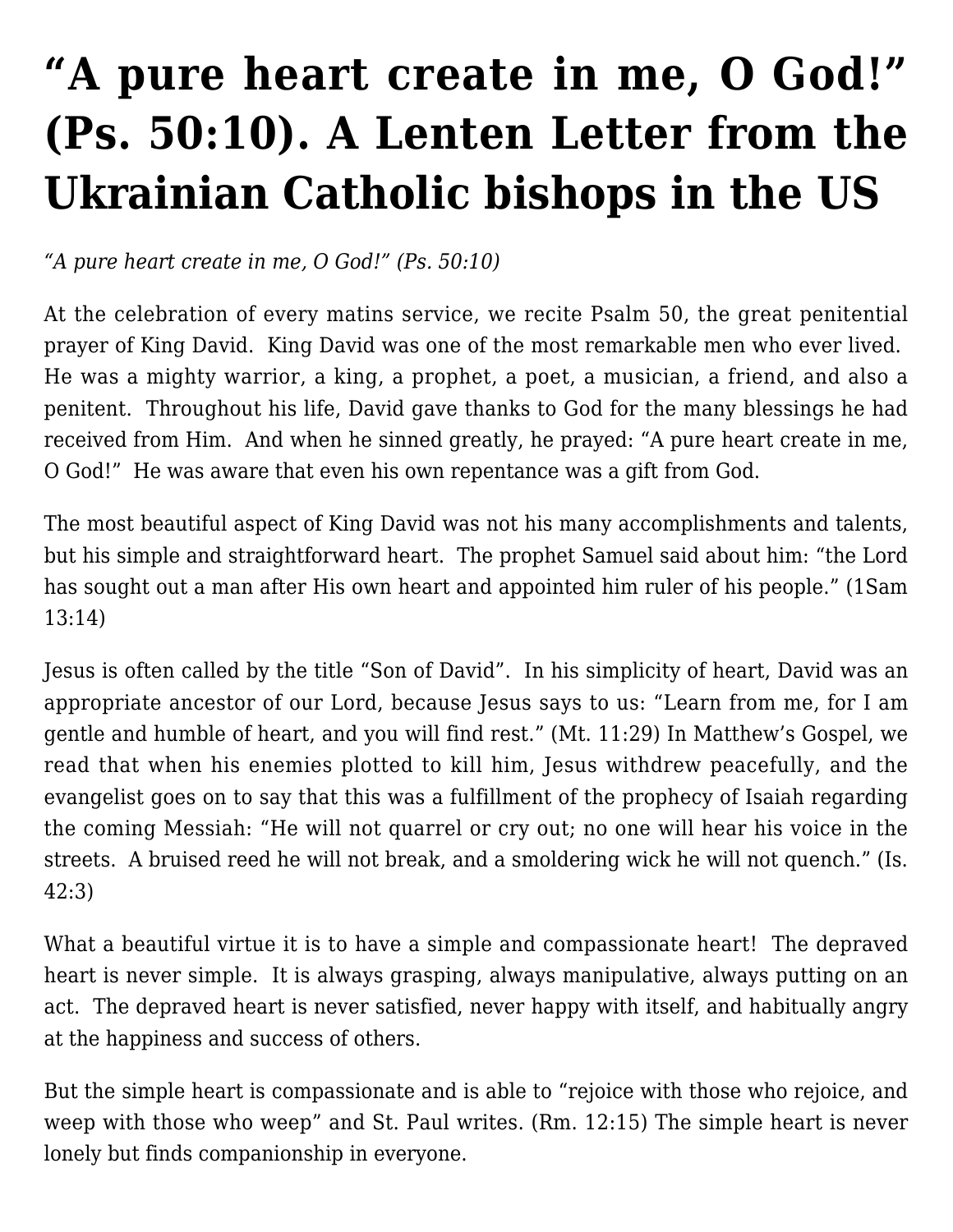The time of Great Lent has lost its appeal and its relevance to many in our modern society. Could it be because Lent is so simple, and the world now is so complicated? We are bombarded by information from all over the world that comes to us on our smart phones in the palm of our hand. They are constantly dinging with texts and alerts and updates, informing us of the latest piece of news that can't be missed, always accompanied by enticing advertisements to buy something to fulfill our desires.

Lent, on the other hand, is so very simple. Lent means giving things up instead of acquiring more things. It starts with the simple idea of giving up food. From there we can simplify other things in our life as well. We can turn off the twenty-four-hour news channel, switch off the cell phone for part of the day, and stop checking things online.

And with this extra time, what might we do? For starters we might spend time with the One who is most important, the One who made us and watches over us, the One who desires us so lovingly.

We can read holy scripture and the lives of the saints. We can pray in church and at home. We can and must pray for our own conversion. We can pray for those we love and those in need. We can pray for our brothers and sisters in Ukraine, because our peaceloving ancestral homeland has been forced yet again to defend herself against those who desire to enslave and destroy her. And we can pray for the conversion of those who harbor evil intentions for Ukraine.

God tells us in holy scripture that we cannot give ourselves a simple heart, only He has the power to do that for us. So, during this time of Great Lent let us beg God for a simple heart, a heart that does not deceive, a heart that is not greedy, a heart that rejoices in the good of others and weeps at their misfortunes, a heart that is pure and simple. Together with King David, let us pray: "A pure heart create in me, O God!"

#### **+Borys Gudziak**

Archbishop of Philadelphia, Metropolitan of Ukrainian Catholics in the United States

Head of the Department of External Church Relations, Ukrainian Greek Catholic Church

#### **+Paul Chomnycky, OSBM** *(author)*

Eparch of Stamford